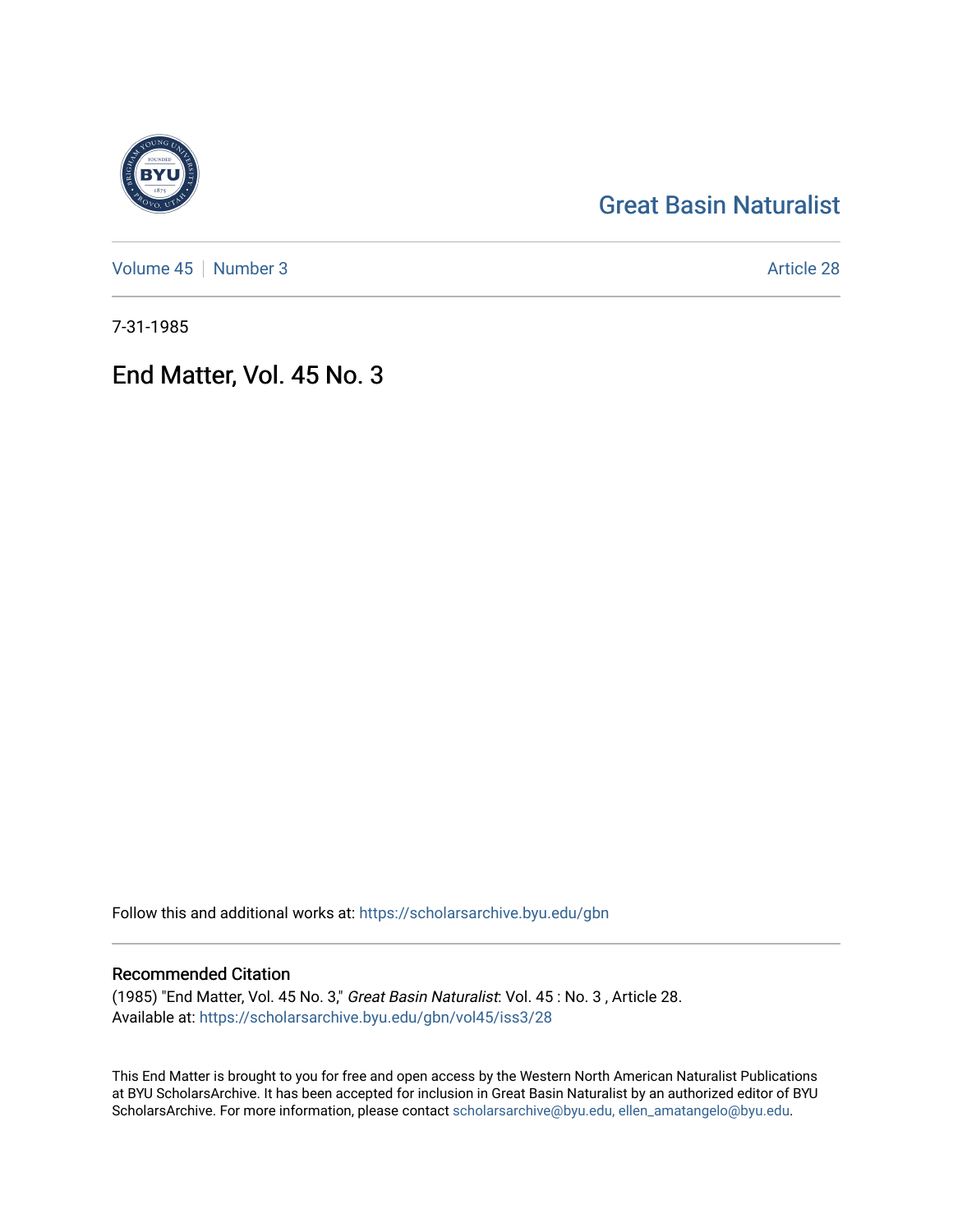#### NOTICE TO CONTRIBUTORS

Manuscripts intended for publication in the Great Basin Naturalist or Great Basin Naturalist Memoirs must meet the criteria outlined in paragraph one on the inside front cover. They should be directed to Brigham Young University, Stephen L. Wood, Editor, Creat Basin Naturalist, 290 Life Science Museum, Provo, Utah 84602. Three copies of the manuscript are required. They should be typewritten, double spaced throughout on one side of the paper, with margins of at least one inch on all sides. Use arecent issue of either journal as a format, and the Council of Biology Editors Style Manual, Fourth Edition (AIBS 1978) in preparing the manuscript. An abstract, about 3 percent as long as the text, but not exceeding 200 words, written in accordance with *Biological Abstracts* guidelines, should precede the introductory paragraph of each article.

All manuscripts receive a critical peer review by specialists in the subject area of the manuscript under consideration. Authors may recommend one or two reviewers for their article.

Accepted manuscripts less than 100 printed pages in length will automatically be assigned to the Great Basin Naturalist. Those larger than 100 printed pages will be considered for the Memoirs series.

Illustrations and Tables. All illustrations and tables should be made with a view toward having them appear within the limits of the printed page. The original illustrations or glossy photoprints of them should accompany the manuscript. Illustrations should be prepared for reduction by the printer to either single-column ( $2\frac{5}{8}$  inches) or double-column ( $5\frac{1}{2}$  inches) width, with the length not exceeding  $7\frac{1}{2}$  inches.

Costs Borne by Contributor. Contributors to the Great Basin Naturalist should be prepared to donate from \$10 to \$40 per printed page toward publication of their article (in addition to reprint costs). Excessive or complex tables requiring typesetting may be charged to the author at cost. Authors publishing in the Great Basin Naturalist Memoirs may be expected to contribute \$40 per printed page in addition to the cost of the printed copies they purchase. No reprints are furnished free of charge.

#### Reprint Schedule for the Great Basin Naturalist

100 copies, minimum cost for 2 pages, \$26. Each additional 2 pages, \$6. Each additional 100 copies, \$4 for each 2 pages. Examples: 300 copies of 10 pages  $= $82; 200$  copies of 13 pages  $= $86$ .

#### Great Basin Naturalist Memoirs

No. <sup>1</sup> The birds of Utah. ByC. L. Hayward, C. Cottam, A. M. Woodbury, H. H. Frost. \$10.

No. 2 Intermountain biogeography: <sup>a</sup> symposium. By K. T. Harper, J. L. Reveal et al. \$15.

No. 3 The endangered species: a symposium. \$6.

- No. 4 Soil-plant-animal relationships bearing on revegetation and land reclamation in Nevada deserts. \$6.
- No. 5 Utah Lake monograph. \$8.
- No. 6 The bark and ambrosia beetles of North and Central America (Coleptera: Scolytidae), a taxonomic monograph. \$60.
- No. 7 Biology of desert rodents. \$8.